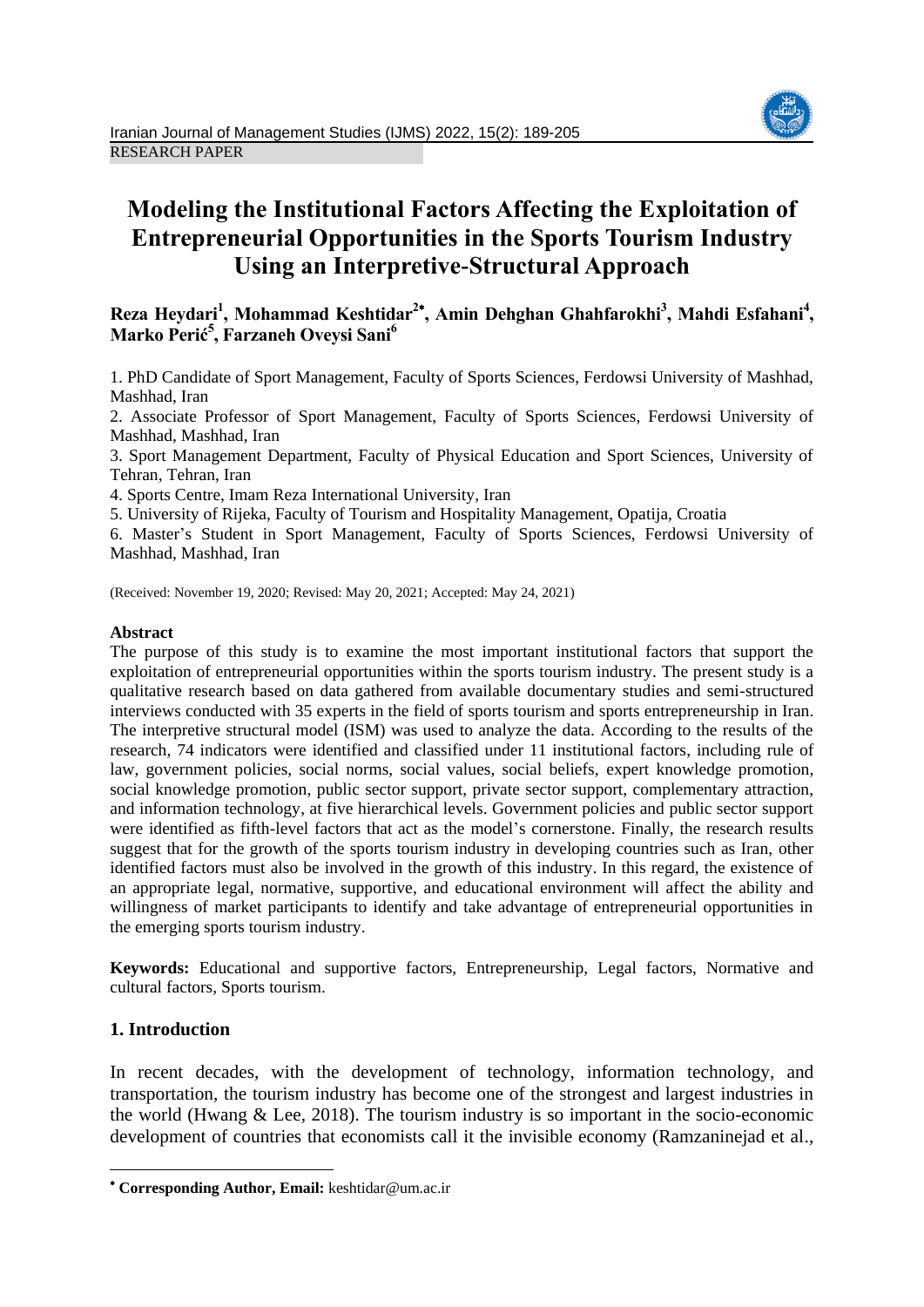2020). According to the pre-Coronavirus forecast of the World Tourism Organization, the number of tourists is expected to increase to 1.8 billion by 2030 (Pratt & Tolkach, 2018). In addition, according to studies and forecasts made by the World Tourism Council, the tourism industry is expected to support more than 380 million jobs globally by 2027 (World Travel and Tourism Council, 2017).

One of the most important sectors that could become a cross-cutting sector in the tourism industry is the sports industry. Sport has emerged as one of the most common motivating factors for tourists around the world, and countries have become more inclined to earn more money through new methods and innovations in the industry (Chalip & Fairley, 2019; Pereira et al., 2014; Sant et al., 2019). Undoubtedly, sports and tourism are inextricably linked and merge into what is called sports tourism (Darbellay & Stock, 2012), providing numerous opportunities for entrepreneurs all over the world (González-Serrano et al., 2020; Pellegrini et al., 2020; Ratten, 2018) and generating significant economic and other social benefits such as economic growth, new revenues, and/or employment (Ratten & Jones, 2020; Reier Forradellas et al., 2021; Stoica et al., 2020).

Similar to other businesses, sports tourism ventures need an appropriate entrepreneurial ecosystem (Ratten, 2021), involving a set of processes and actors (local, social, institutional, and cultural) that support new firm formation and growth. This leads to the conclusion that sports tourism ventures depend on entrepreneurs' initiatives and characteristics as well as on a supportive business and institutional environment (Genc et al., 2019; Karami & Tang, 2019; Matos & Hall, 2020; Zhang et al., 2020). The idea that successful entrepreneurship needs both proactive individuals (entrepreneurs and organizations as legal entities) and a supportive environment is established in the individual-opportunity nexus theory (Eckhardt & Shane, 2010; Shane & Venkataraman, 2000) and the institutional theory (Bruton et al., 2010). The individual-opportunity nexus framework perceives entrepreneurship as a combination of individuals engaging in entrepreneurial behavior and a set of conditions that support entrepreneurial behavior. While the development of proactive individuals is a long-term process (Lara-Bocanegra et al., 2020), the institutional theory perceives institutions as the rules and principles of the game in a society that act as antecedents of entrepreneurial activity. They encompass the legal, normative, and cognitive dimensions that shape the interaction and contrast of human beings and societies, individuals and/or organizations, and shape their behavior (He et al., 2020; Peng et al., 2009). Thus, institutions play a significant role in the creation and quality of entrepreneurial activity (Audretsch et al., 2019). Still, there are no guarantees for success, and different countries approach this issue in different ways. As Dheer (2017) suggests, country context influences how these factors affect entrepreneurial activity in nations, and the role of environmental and contextual factors in fostering sport entrepreneurship is a hot topic in studies (Pellegrini et al., 2020). While countries whose tourism is well developed are more successful in balancing the individuals and the environment, developing countries are still struggling (Matos & Hall, 2020), especially in the area of institutional support (Urbano et al., 2020).

Therefore, this article builds on these frameworks, arguing that an individual alone cannot independently operate and create entrepreneurial output in sports tourism, and that she/he always acts in dependence of the existing business environment, i.e., institutions. Based on the case of Iran (a country where tourism is still considered an emerging industry with huge potential) and using an interpretive-structural approach (ISM), this article seeks to bridge the gap in the entrepreneurship and sports tourism literature by identifying and modeling the institutional factors affecting the exploitation of entrepreneurial opportunities in the field of sports tourism. It investigates what institutional factors affect the exploitation of entrepreneurial opportunities in sports tourism, and explores their relation and interdependence.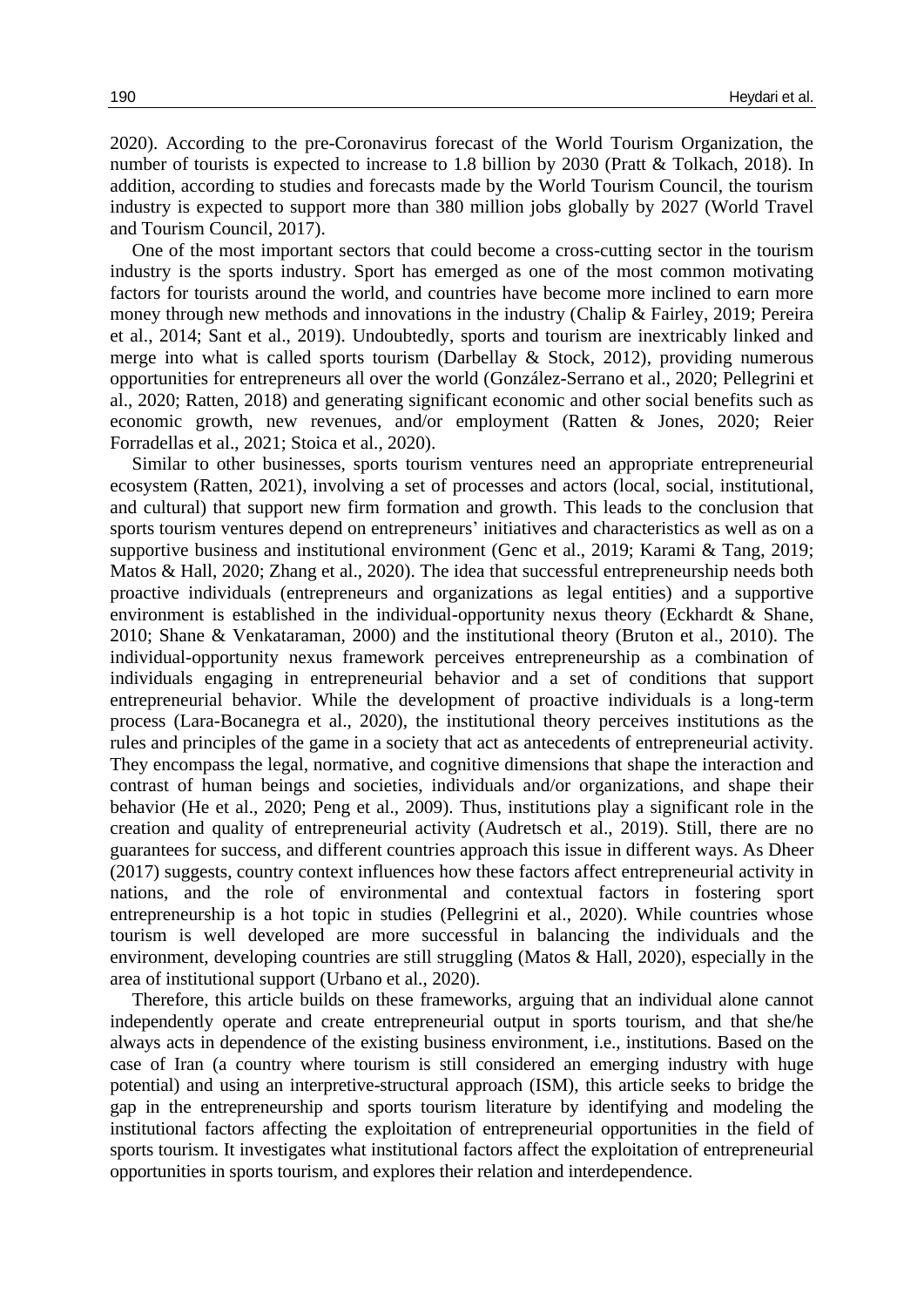## **2. Literature Review**

## *2.1. Entrepreneurship in Sports Tourism*

Sports tourism is one of the most important types of tourism that drives the growth and expansion of tourism in many countries (Watanabe et al., 2018). In addition, economists believe that sports tourism is a productive industry for the overall job creation and entrepreneurship, and sports tourism has become the focus of their research (Pellegrini et al., 2020; Perić et al., 2019; Ratten, 2018, 2021; Ratten & Tajeddini, 2019). When sports spectators and foreign tourists buy goods and services in the host country and the proceeds of foreign exchange are injected into the domestic economy, it makes domestic businesses more profitable, increases taxes, and creates more new job opportunities (Hua et al., 2013). Indeed, trade, sports, and tourism are topics that can be integrated, and the resulting combination is so profitable that all countries, regions, cities, travel agencies, and sports can benefit from it (Ball, 2005; Lamont, 2014).

According to the WTO report and the forecast of tourism trends by 2030, the number of tourists entering emerging destinations is expected to grow at twice the rate of advanced economies between 2010 and 2030 (World Tourism Organization, 2018). This presents a challenge for entrepreneurs in sports tourism. Entrepreneurship in sports tourism can be the production of a product or the provision of new services, including sports business start-ups (Ratten, 2018; Ratten & Tajeddini, 2019). This depends on available natural resources and capital. Large industrialized nations have made the exploitation of resources and capital their top priority, and with the presence of educated and skilled people, they have initiated cycles of growth and development and have achieved innovations and business improvements (Rodrik et al., 2004). Developing countries that have natural resources can also be successful in attracting sports tourists and can enjoy the benefits of sports tourism. Entrepreneurship in sports tourism, as a highly competitive industry, provides opportunities for catering, sightseeing, transportation, shopping, adventure, and other aspects (Fong et al., 2018; Ramkissoon & Sowamber, 2011). Additionally, entrepreneurship in the sports tourism industry plays an effective and prominent role in the development of business, employment, welfare, and mental and physical health as well as in the development of whole countries (González-Serrano et al., 2020; Ratten, 2018; Reier Forradellas et al., 2021; Shane, 2012; Zarei & Ramkissoon, 2021).

There is no doubt that entrepreneurship is very important for the success of tourism, but major entrepreneurship journals have paid limited attention to entrepreneurship in sports tourism (González-Serrano et al. 2020; Ratten & Jones 2020; Ratten & Tajeddini, 2019). Therefore, focusing more attention on the factors that can affect the development of entrepreneurship in sports tourism is of particular importance. In other words, identifying and examining the various institutional factors affecting entrepreneurship in sports tourism can play an effective and important role in planning and setting macro-policies to promote entrepreneurial activities (Nyame-Asiamah et al., 2020; Peng, 2013).

## *2.2. Institutional Factors as Drivers of Entrepreneurship*

As stated before, business organizations do not exist in a vacuum and their behavior is determined by some more or less formal guidelines (Audretsch et al., 2019; He et al., 2020; Urbano et al., 2020). In such a context, Shane and Venkataraman (2000) proposed the theory of individual-opportunity nexus framework and suggested that entrepreneurship is a combination of opportunity (i.e., a set of conditions) that makes entrepreneurial behavior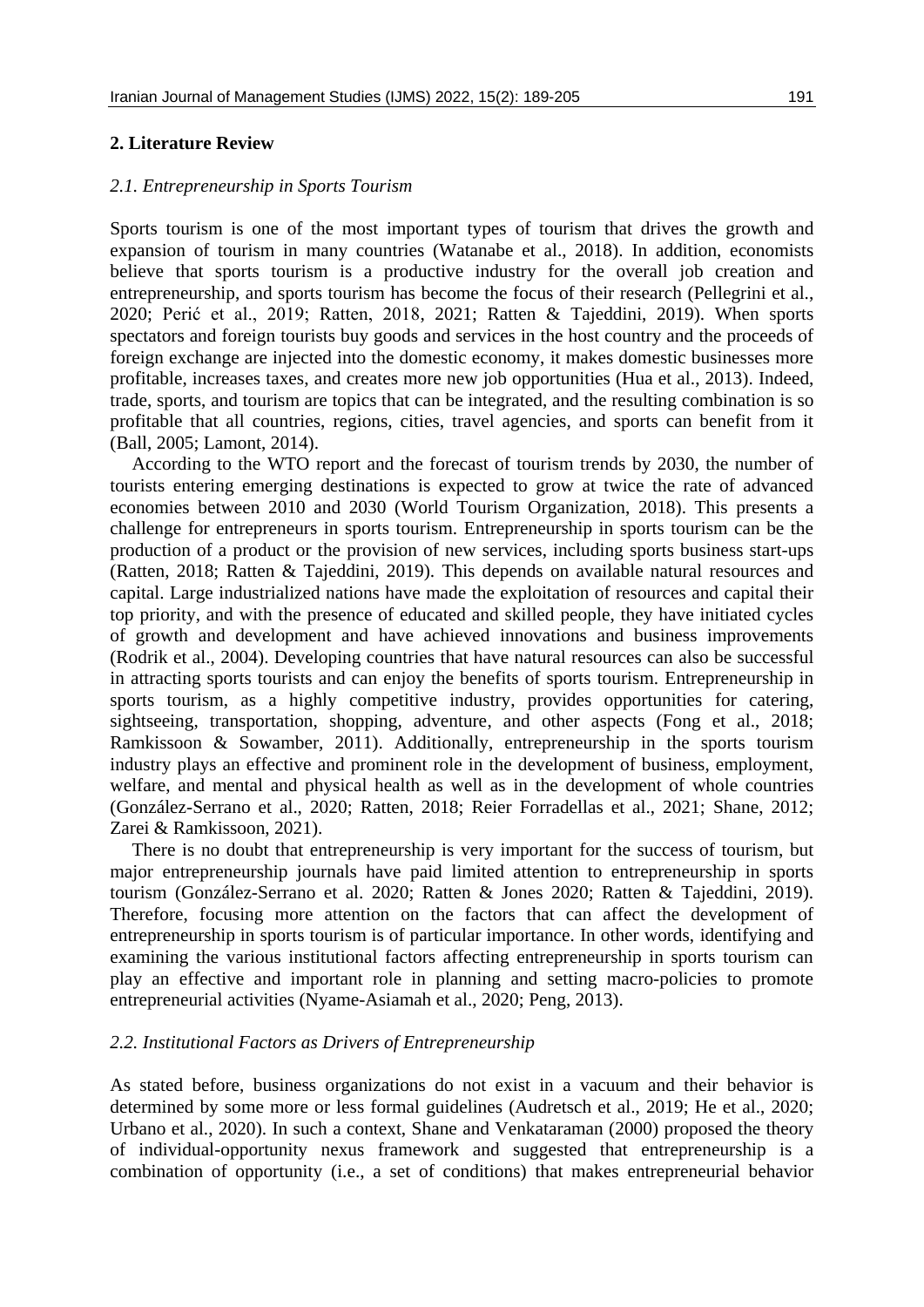desirable and possible, on the one hand, and the individual (either a person or a company) that performs entrepreneurial behavior, on the other hand. This means that entrepreneurship is essentially the result of a link between individuals (i.e., entrepreneurs and organizations) and the business environment or opportunity (Eckhardt & Shane, 2010). According to Davidsson (2009), opportunity refers to a set of internal and external conditions that make entrepreneurial ideas for new products or services desirable and feasible. Institutional theory recognizes these conditions as institutions, that is, the rules of the game in a society or humandefined frameworks that guide their behavior (Bruton et al., 2010; Peng et al., 2009). They encompass the rules and principles that shape the interaction and contrast of human beings and societies, individuals and/or organizations, and shape their behavior based on an institutional framework (Matos & Hall, 2020). This set of rules and principles affects the cost, time, and type of entrepreneurial activity. If institutions do not exist in a desirable way, entrepreneurial activities will be carried out at a higher cost and time.

The previous literature suggests that there are many formal (e.g., property rights, political structure, etc.) and informal (e.g., social norms, belief systems etc.) institutional factors that affect entrepreneurship (Aparicio et al., 2016; Audretsch et al., 2019; North, 2005; Scott, 1995; Stenholm et al., 2013; Urbano et al., 2019, 2020). Scott (1995) places institutions into three categories, namely (1) legal dimension that relates to regulations, policies, rules, and laws, (2) normative dimension that includes social norms, values, and beliefs related to the entrepreneurial behavior of individuals in society, and (3) cognitive dimension that includes the cognitive frameworks and social knowledge individuals share in a society (Scott, 1995). Stenholm et al. (2013) adds another dimension called the conducive dimension, referring to a country's capability and arrangements that frame the entrepreneurial activity.

Consequently, the type of activities may range from productive to unproductive, formal to informal, innovative to imitation, and opportunity-oriented to forced (Matos & Hall, 2020; Sobel, 2008; Urbano et al., 2019).

Thus, the environment and set of conditions that help the entrepreneur to realize an idea and take advantage of entrepreneurial opportunities is important for any industry (Dheer, 2017; Fuentelsaz et al., 2018; He et al., 2020; Kaynak & Kuan, 1993; Stoica et al., 2020; Yaluner et al., 2019). It is the generally accepted opinion that countries with better institutions and more entrepreneurial businesses and trade are growing faster (Perera et al., 2013). On the other hand, an unfavorable background leads to non-exploitation or low-quality entrepreneurial behaviors. In fact, institutions can reduce the transaction costs of market participants by reducing the cost and time of access to quality institutions (human, financial, and commodity), making pre-exchange valuation, and achieving post-exchange property rights that can reduce the transaction costs of market participants.

While various studies have been conducted on entrepreneurship in sports tourism (Perić et al., 2019; Ratten & Jones, 2020; Reier Forradellas et al., 2021), only a few studies have examined the institutional factors affecting the exploitation of entrepreneurship opportunities in tourism and sports tourism. The results of research by Sakhdari et al. (2019) show that the necessary institutional arrangements in legal, normative, cognitive, and supportive dimensions can increase the rate of entrepreneurial behavior in this field by enhancing the desire of entrepreneurs to take advantage of entrepreneurial opportunities in the field of health tourism. Tourism networks that include various actors and institutions also contribute to innovation, knowledge creation, and transfer (Brandão et al., 2020). Considering the global impact of sport and sports tourism, the fact that there are only a few studies in this area of research is really surprising. However, one thing is for sure. Entrepreneurship in the sports tourism industry requires institutions that will contribute to and facilitate entrepreneurial activities, and new and innovative approaches are needed to enlighten this area of research.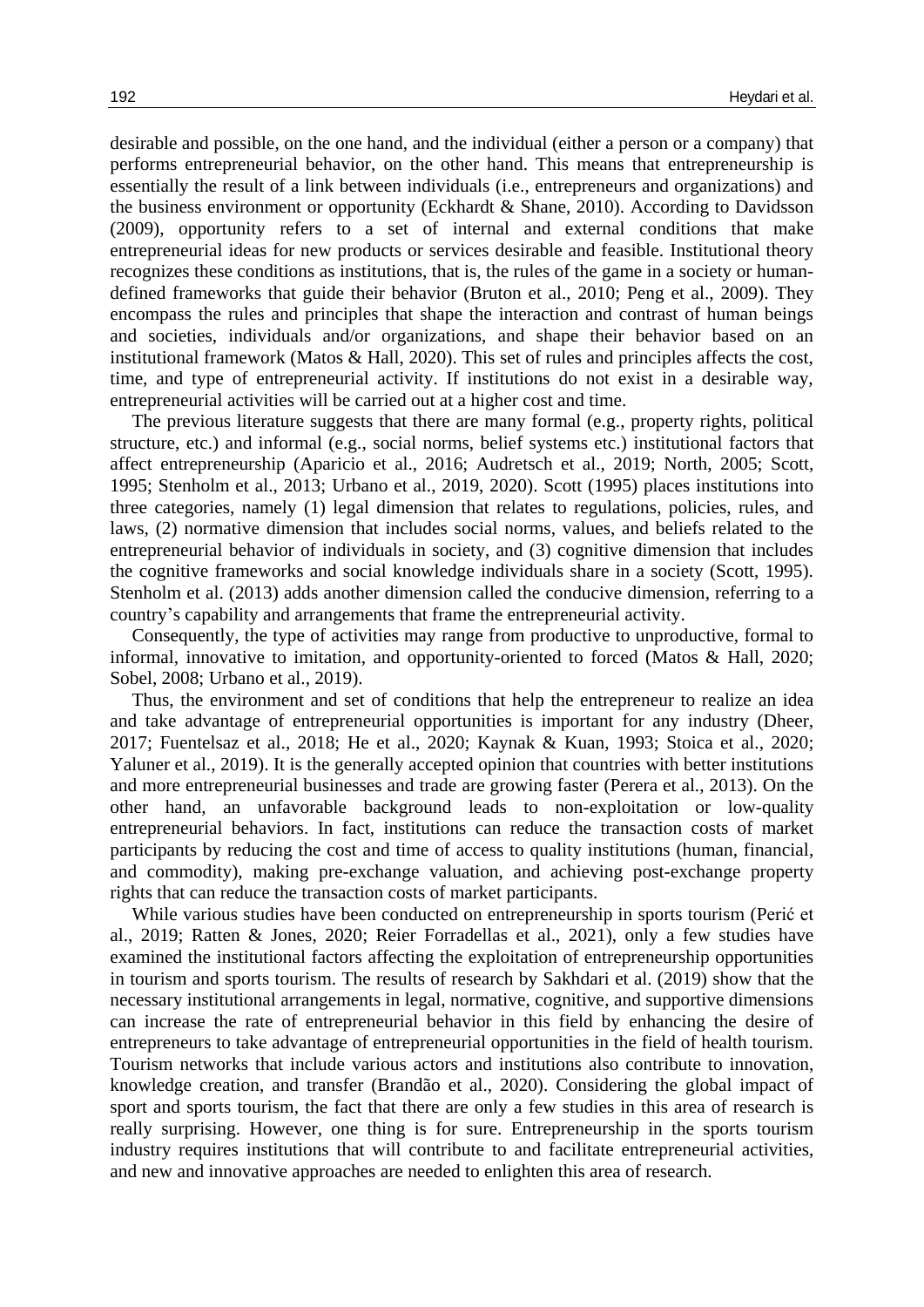## **3. Study Area**

To answer the research questions, we conducted a study in Iran, whose economy relies heavily on the oil industry, and where resources and potential have rarely been used for entrepreneurship, job creation, and economic development in tourism (Darabi et al., 2020). However, the tourism industry in Iran, which relies mostly on domestic tourists, has a very high potential for growth and development. According to the WTO, Iran ranks tenth in the world with regard to ancient and historical attractions and fifth in terms of natural attractions. With its natural potential and cultural attractions as well as its diverse four-season climate, Iran is capable of providing favorable conditions for those interested in foreign travel. Therefore, Iran could be considered as an important potential player in the tourism industry in general and in sports tourism in particular, providing the available resources are exploited efficiently. Perceived as an emerging industry in Iran, sports tourism is especially important in addressing problems such as high unemployment, limited foreign exchange, and dependence on only one industry (i.e., oil). Therefore, it seems that there are many entrepreneurial opportunities in the field of sports tourism in Iran (Darabi et al., 2020; Heydari et al., 2020; Tayebi Sani et al., 2018; World Tourism Organization, 2016). However, despite the many opportunities in the sports tourism sector that Iranian entrepreneurs could exploit to generate jobs and create wealth and value, there is little understanding of the institutional factors affecting the exploitation of entrepreneurial opportunities in the Iranian sports tourism industry. Exploiting the existing opportunities requires the establishment of institutional arrangements to increase the desirability and feasibility of entrepreneurial activities in this field. Previous research provides little insight into this area, and this research, with a new and innovative approach to entrepreneurship in the sports tourism industry, focuses special attention on the environment, opportunities, and institutional factors.

#### **4. Methodology**

The present study is applied research in terms of nature and purpose, qualitative from the viewpoint of data retrieval, and descriptive-analytical in terms of data analysis method, which was the interpretive-structural method (ISM). Data collection sources in this study were library studies, interviews, and questionnaires. The statistical population of the study includes managers and officials of the Cultural Heritage, Tourism and Handicrafts Organization, managers and employees of travel and tourism agencies, entrepreneurs and tourism-related business owners with at least 5 years of experience in the field of sports tourism, professors and university experts in the field of tourism, entrepreneurship, business, and sports tourism, and active researchers in the field of sports tourism and entrepreneurship.

This study implemented a multistep approach (Figure 1). In the first stage, a list of initial institutional factors that affect the exploitation of entrepreneurial opportunities in sports tourism in Iran were identified by studying theories, models and approaches, using library resources, and searching the Internet and databases of valid domestic and foreign electronic journals. In the continuation of this phase, using in-depth semi-structured interviews, the statistical sample was asked to answer the interview questions concerning the institutional factors affecting the exploitation of sports tourism entrepreneurship opportunities in Iran. It should be noted that sampling in this part of the research was purposive, and 15 experts (from the above-mentioned population) were selected in this section. Interviews were conducted in person, in meetings, and online through virtual networks from March 17 to August 15, 2020. Researchers initially interviewed participants in the study in person; but then, due to the prevalence of Coronavirus pandemic and according to health protocols, researchers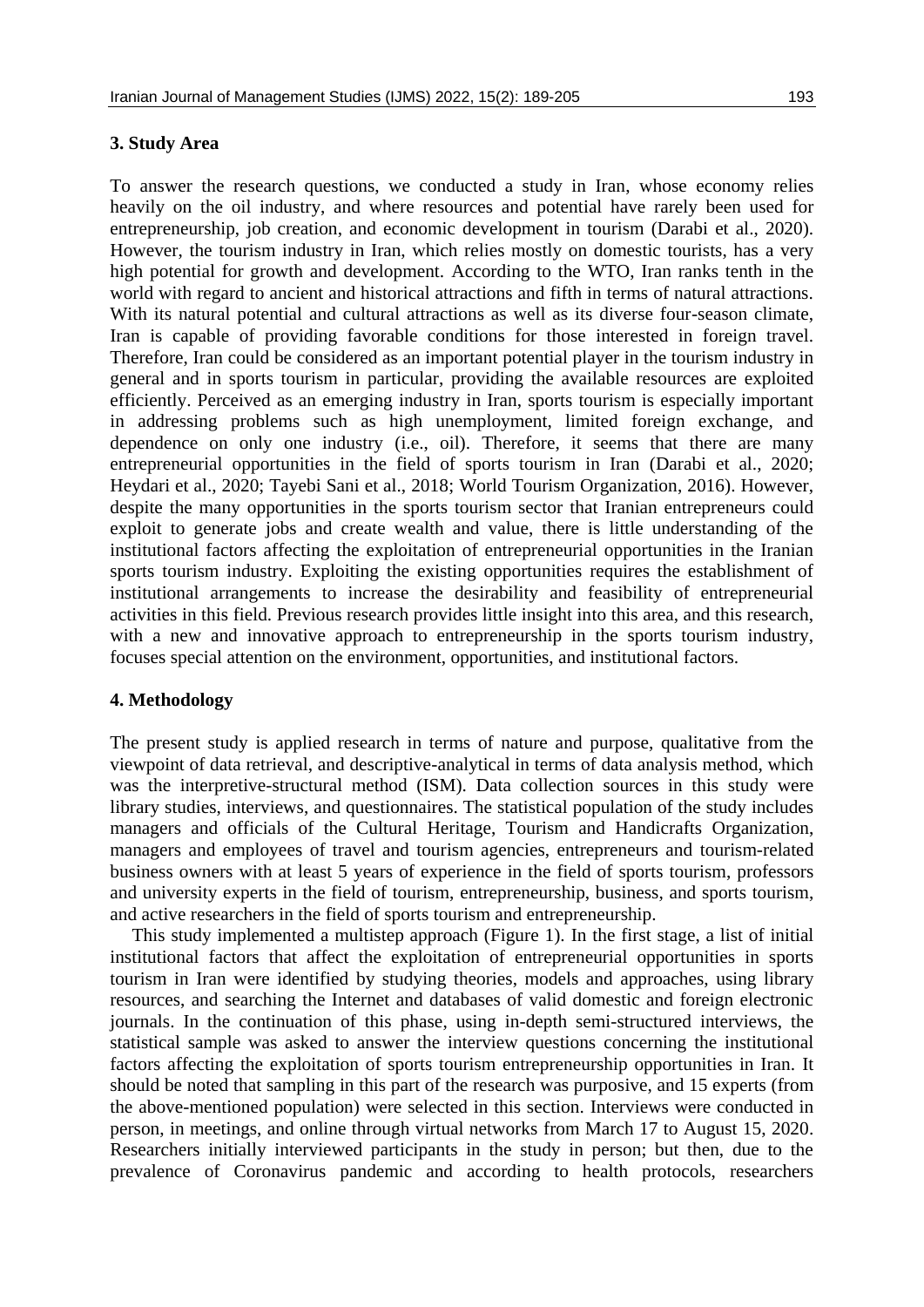communicated with people through virtual networks and using various applications to conduct the interview process. Interviews ranged from 35 to 70 minutes. In accordance with Bailey (2018), the number of interviews continued until theoretical saturation was reached (i.e., when no new descriptions could be identified from transcripts). Finally, after the interviews, the information in was analyzed the form of text, resulting in a comprehensive list of institutional factors affecting the exploitation of entrepreneurship opportunities in sports tourism in Iran. The inclusion of club managers and university professors in the field of sports management ensured the content validity of the questionnaire. In total, the authors identified 83 indicators, which were classified into 11 sub-dimensions (factors) according to theoretical considerations on sports tourism entrepreneurship and institutional theory (Ball, 2005; Gibson et al., 2012; Perić et al., 2019; Ratten, 2018; Stenholm et al., 2013).

In the second stage, the same research participants were asked to fill in the questionnaire, that is, to rate the effect of each indicator on a 5-point Likert scale (with 5 signifying very high and 1 indicating very low). In order to combine the views and prioritize the final indicators in each of the dimensions, effective indicators were selected in the order of importance based on arithmetic mean and geometric mean using EXCEL software.

Following this stage, ISM was implemented. It is an effective and efficient method for topics in which qualitative variables interact with each other at different levels of importance (Mandal & Deshmukh, 1994; Omholt, 2017; Sage, 1977; Singh & Kant, 2008).



**Figure 1.** Steps of the Interpretive Structural Method (ISM)

#### **5. Findings**

## *Step 1: Identification of Institutional Factors*

Based on the consensus of experts, a total of 74 indicators were identified in a subset of 11 dimensions (Table 1). (See Appendix 1 for a complete list of indicators).

| <b>Tuble 1, influenteing instructional I actors</b> |                              |      |  |  |  |  |  |
|-----------------------------------------------------|------------------------------|------|--|--|--|--|--|
| No.                                                 | <b>Institutional factors</b> | Rank |  |  |  |  |  |
|                                                     | Rule of law                  |      |  |  |  |  |  |
|                                                     | Government policies          |      |  |  |  |  |  |
|                                                     | Social norms                 |      |  |  |  |  |  |
|                                                     | Social values                |      |  |  |  |  |  |
|                                                     | Social beliefs               |      |  |  |  |  |  |
|                                                     | Expert knowledge promotion   |      |  |  |  |  |  |
|                                                     | Social knowledge promotion   |      |  |  |  |  |  |
|                                                     | Government sector support    |      |  |  |  |  |  |
|                                                     | Private sector support       |      |  |  |  |  |  |
| 10                                                  | Complementary attraction     |      |  |  |  |  |  |
|                                                     | Information technology       |      |  |  |  |  |  |

**Table 1.** Influencing Institutional Factors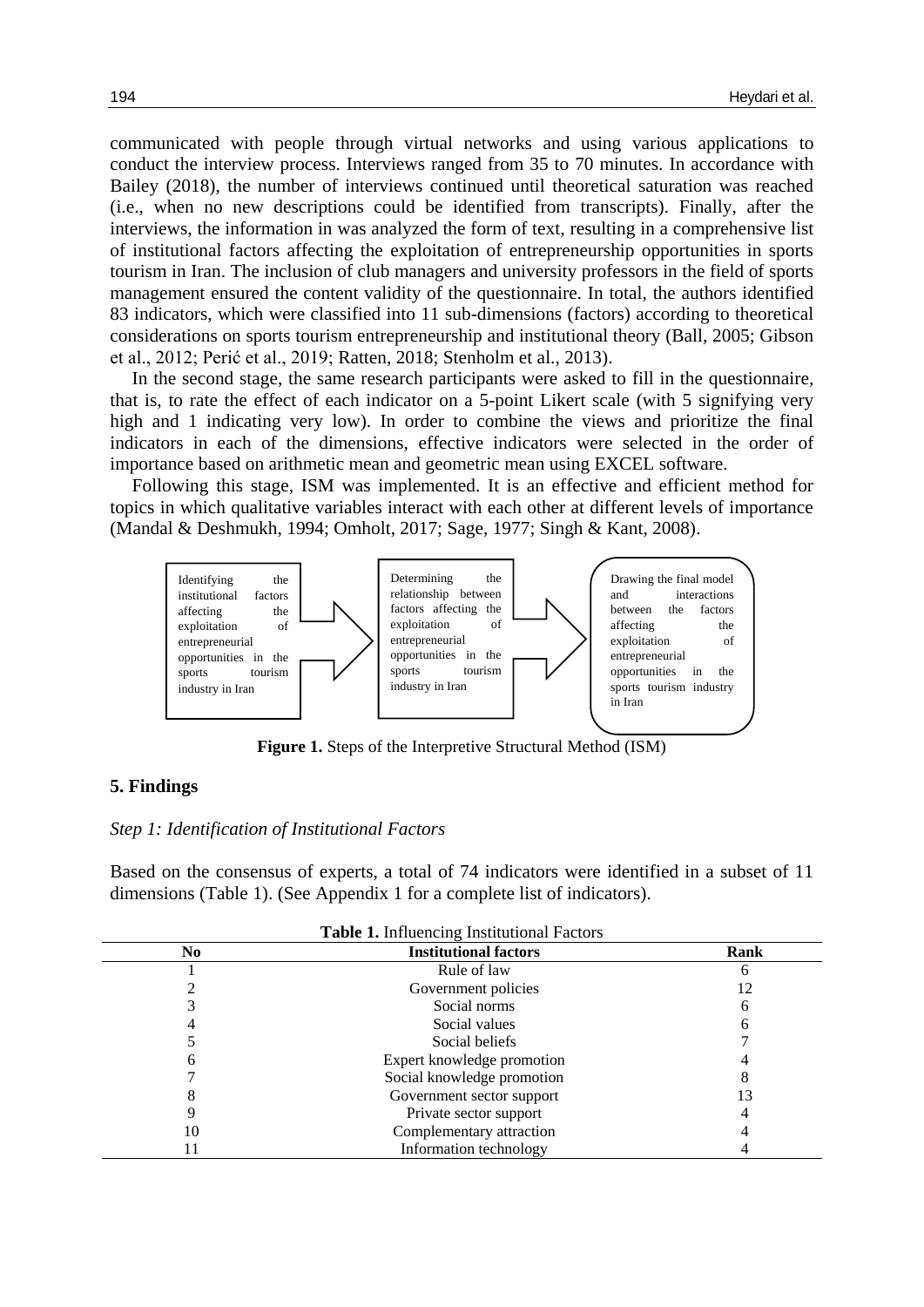#### *Step 2: Formation of the Structural Self-Interaction Matrix (SSIM)*

In the continuation of the research, an SSIM was developed to determine the type of correlation between the institutional factors affecting the exploitation of entrepreneurial opportunities in sports tourism in Iran. The SSIM consists of the institutional factors that affect the exploitation of entrepreneurship opportunities in sports tourism in Iran, and compares them using four modes of conceptual relationships (V, A, X, O). If a factor (in the table's row) can be the background of other factors (from the table's column), the symbol is V; if there is a two-way relationship between the row factor and the column, the symbol is X; if the column factor can be the background of the row factor, the symbol is A; and if there are no rows or columns, the symbol O is used in this conceptual relation. This matrix was completed in the form of a questionnaire by researchers in the field of entrepreneurship and sports tourism, and by professors and university experts. The information obtained from the questionnaire was summarized based on the ISM (Table 2).

| Table 2. Self-Interaction Matrix |  |   |   |   |   |   |   |   |          |              |    |
|----------------------------------|--|---|---|---|---|---|---|---|----------|--------------|----|
| Factor                           |  | ↑ | 3 | 4 |   | 6 | 7 | 8 | 9        | 10           | 11 |
|                                  |  | A | V | V | v | ∩ | V | v | $\bf{V}$ | $\mathbf{V}$ | X  |
|                                  |  |   |   |   |   | A | X | Х |          |              |    |
|                                  |  |   |   | X | X | A | X | A |          | $\Omega$     | А  |
|                                  |  |   |   |   | X | A | A | A |          |              | A  |
|                                  |  |   |   |   |   |   |   |   |          | ∩            | A  |
|                                  |  |   |   |   |   |   | X | A | A        |              | X  |
|                                  |  |   |   |   |   |   |   | A | Χ        | Χ            | Χ  |
|                                  |  |   |   |   |   |   |   |   |          |              |    |
|                                  |  |   |   |   |   |   |   |   |          |              |    |
| 10                               |  |   |   |   |   |   |   |   |          |              |    |
|                                  |  |   |   |   |   |   |   |   |          |              |    |

#### *Step 3: Receiving Matrix*

The receiving matrix is obtained by converting the SSIM into a two-value matrix (zero and one). To extract the receiving matrix, the number 1 in each row must replace the X and V symbols, and the zero number must replace the A and O symbols in the structural interactive matrix. After converting all the rows, the result was named the initial receiving matrix (Table 3).

| <b>Table 5.</b> Initial Receiving Matrix |  |              |  |   |  |             |   |   |   |    |    |
|------------------------------------------|--|--------------|--|---|--|-------------|---|---|---|----|----|
| Factor                                   |  | $\mathbf{2}$ |  | Δ |  | $\mathbf b$ | 7 | 8 | 9 | 10 | 11 |
|                                          |  |              |  |   |  |             |   |   |   |    |    |
|                                          |  |              |  |   |  |             |   |   |   |    |    |
|                                          |  |              |  |   |  |             |   |   |   |    |    |
|                                          |  |              |  |   |  |             |   |   |   |    |    |
|                                          |  |              |  |   |  |             |   |   |   |    |    |
|                                          |  |              |  |   |  |             |   |   |   |    |    |
|                                          |  |              |  |   |  |             |   |   |   |    |    |
|                                          |  |              |  |   |  |             |   |   |   |    |    |
|                                          |  |              |  |   |  |             |   |   |   |    |    |
| 10                                       |  |              |  |   |  |             |   |   |   |    |    |
|                                          |  |              |  |   |  |             |   |   |   |    |    |

**Table 3.** Initial Receiving Matrix

After the initial receiving matrix was obtained, its internal consistency and secondary relations that existed between the dimensions were examined. The results are presented in Table 4. The penetration power column is obtained from the row sum, and the dependency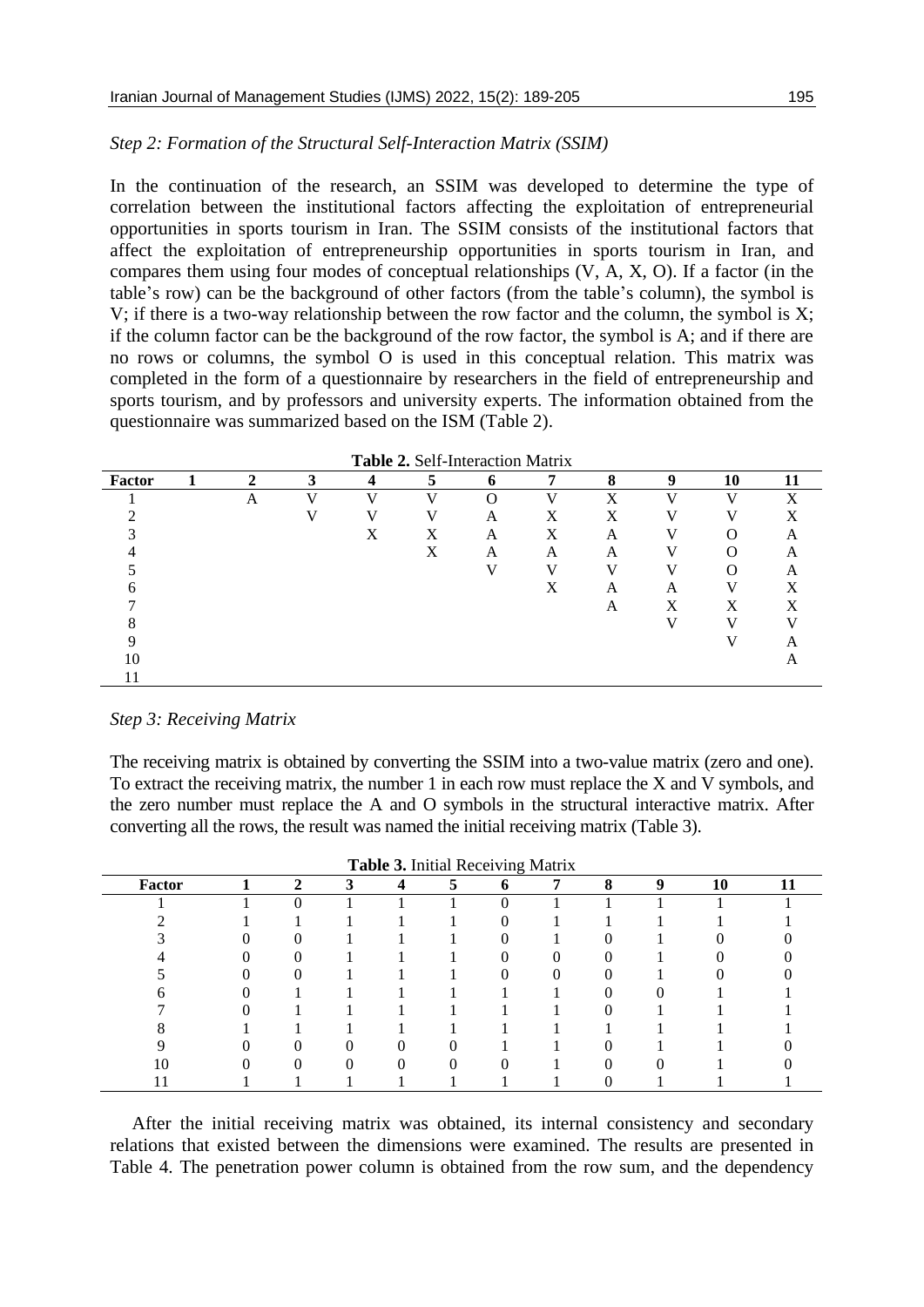column (follower) is obtained from the column sum. In other words, although the column of influence and the line of dependence are derived from the algebraic sum, each of the numbers (1) in the column of the table indicates the dependence of one dimension on another dimension (Madhoshi & Haditabar, 2018).

**Table 4.** Modified Receiving Matrix by Applying the Consensus of Experts and by Presenting the Degree of Influence and Dependence

| Factor                  | 1 | 2        | $\mathbf{3}$ | $\boldsymbol{4}$ | 5 <sup>5</sup>   | 6        | 7        | 8                | 9        | 10   | 11 | Power of<br>influence |
|-------------------------|---|----------|--------------|------------------|------------------|----------|----------|------------------|----------|------|----|-----------------------|
|                         |   | $\Omega$ |              |                  |                  | 0        |          |                  |          |      |    | Q                     |
|                         |   |          |              |                  |                  | 0        |          |                  |          |      |    | 10                    |
|                         |   | 0        |              |                  |                  |          |          |                  |          | $1*$ |    | 6                     |
|                         |   | $\Omega$ |              |                  |                  | 0        | 0        |                  |          | $1*$ |    |                       |
|                         | 0 | 0        |              |                  |                  |          | $\theta$ |                  |          | $1*$ |    |                       |
|                         | 0 |          |              |                  |                  |          |          |                  | $1*$     |      |    |                       |
|                         |   |          |              |                  |                  |          |          |                  |          |      |    |                       |
| 8                       |   |          |              |                  |                  |          |          |                  |          |      |    |                       |
|                         |   | 0        |              | 0                | 0                |          |          |                  |          |      |    |                       |
| 10                      |   | $\Omega$ | $\Omega$     | $\theta$         | $\Omega$         | $\Omega$ |          |                  | $\Omega$ |      |    |                       |
| 11                      |   |          |              |                  |                  |          |          | $\boldsymbol{0}$ |          |      |    | 10                    |
| Degree of<br>dependence |   | 5        | 9            | 9                | $\boldsymbol{q}$ | 5        | 9        | 3                | 10       | 11   | 6  |                       |

Note: \* Modified relationships between factors

#### *Step 4: Determining Relationships and Leveling Dimensions*

To determine the relationships and level the dimensions, a set of outputs and a set of inputs must be extracted for each dimension of the receiving matrix. Then the set of mutual relations of each dimension is determined. Typically, dimensions that have the same output and twoway relationship sets constitute the top-level dimensions of the hierarchy. Once the upper level is defined, it is separated from the other dimensions. Then, through an identical process, the next levels are determined (Madhoshi & Haditabar, 2018). It should be noted that to prevent the table from lengthening, the dimensions are indicated by numbers 1 to 11, respectively (See Table 5).

**Table 5.** Determining the Relationships and Levels of Influencing Institutional Factors

| <b>Dimensions</b>                   | Input set               | <b>Output set</b>           | <b>Common set</b> | Level  |
|-------------------------------------|-------------------------|-----------------------------|-------------------|--------|
| 1.Rule of law                       | 1,2,8,11                | 1,3,4,5,7,8,9,10,11         | 1,8,11            | Fourth |
| 2. Government policies              | 2,6,7,8,11              | 1,2,3,4,5,7,8,9,10,11       | 2,7,8,11          | Fifth  |
| 3. Social norms                     | 1,2,3,4,5,6,7,8,11      | 3,4,5,7,9,10                | 2,3,4,5,7         | Second |
| 4. Social values                    | 1,2,3,4,5,6,7,8,11      | 3,4,5,9,10                  | 3,5,4             | Second |
| 5. Social beliefs                   | 1,2,3,4,5,6,7,8,11      | 3,4,5,9,10                  | 3,4,5             | Second |
| 6. Expert<br>knowledge<br>promotion | 6,7,8,9,11              | 2, 3, 4, 5, 6, 7, 9, 10, 11 | 6,7,9,11          | Fourth |
| 7. Social<br>knowledge<br>promotion | 1,2,3,6,7,8,9,10,11     | 2, 3, 4, 5, 6, 7, 9, 10, 11 | 2,3,6,7,9,10,11   | Third  |
| 8. Government<br>sector<br>support  | 1,2,8                   | 1,2,3,4,5,6,7,8,9,10,11     | 1,2,8             | Fifth  |
| 9. Private sector support           | 1,2,3,4,5,6,7,8,9,10,11 | 6,7,9,10                    | 6,7,9,10          | First  |
| 10.Complementary<br>attraction      | 1,2,3,4,5,6,7,8,9,10,11 | 7,10                        | 7.10              | First  |
| 11. Information technology          | 1,2,6,7,8,11            | 1,2,3,4,5,6,7,9,10,11       | 1,2,6,7,11        | Third  |

According to Table 5 and the leveling of the institutional factors, five levels can be distinguished. At the first level there are private sector support and complementary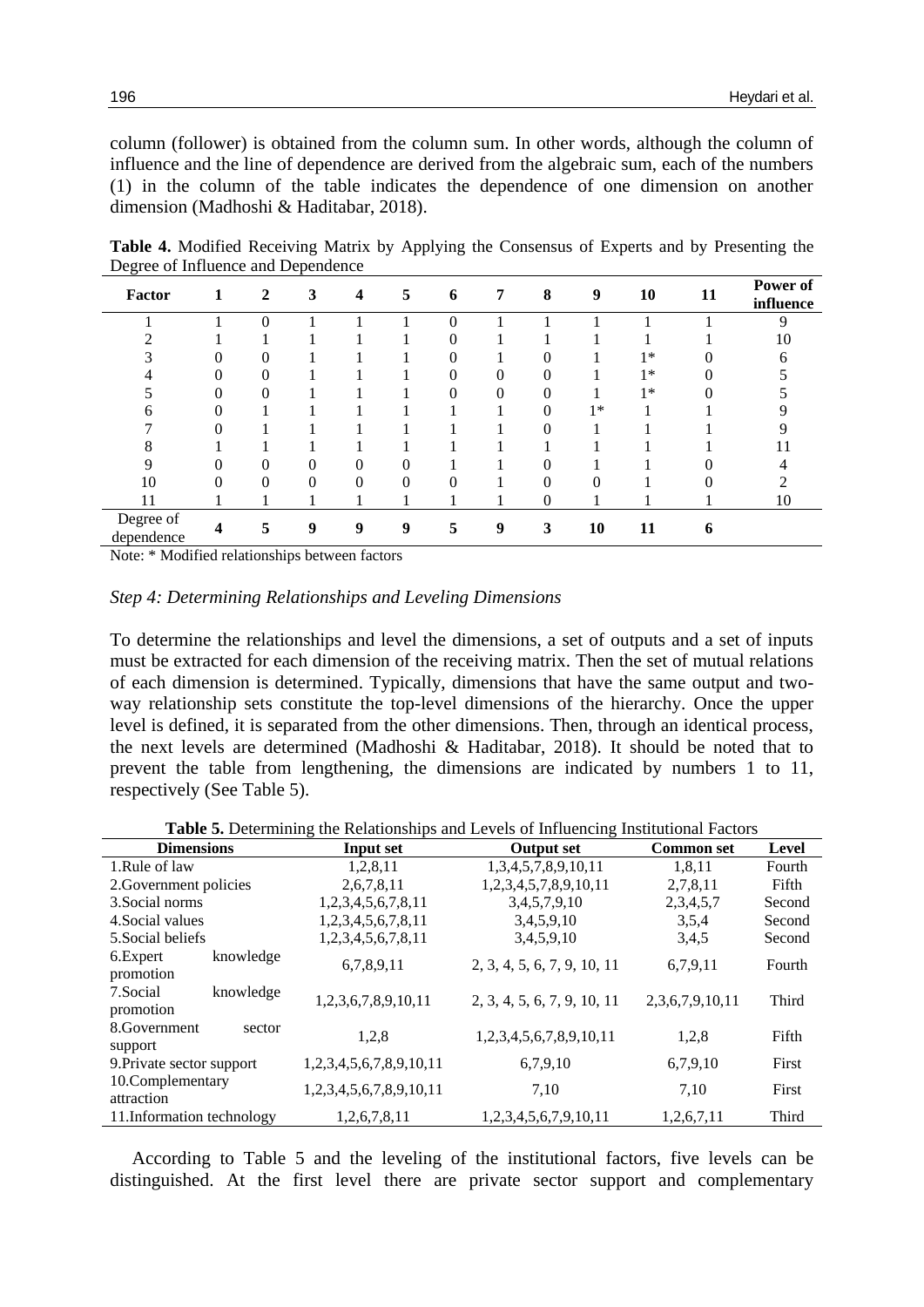attractions, dimensions that affect each other in pairs. Social norms, social values, and social beliefs are placed in the second level, and promotion of social knowledge and information technology, in the third. The rule of law and promotion of expert knowledge are in the fourth level and, finally, government policies and public sector support reside in the fifth level of the interpretive-structural model.

#### *Step 5: Drawing the Model and Network*

The next step of the ISM method draws a model and levels the proposed institutional factors. For this purpose, first the dimensions were drawn according to their level based on the data of Table 5 (determination of relations and their level) (Figure 2). Government policies and government sector support in the fifth level have priority over other dimensions and act as the founding stone of the model to provide the ground for the emergence and realization of other factors at the top levels of the model. At the other end, private sector support and complementary attractions as the top-level elements (from the first level) would not help achieve any other element above its own level.



**Figure 2.** Interpretive Structural Model

Next, the competition analysis matrix is presented in Table 6. Its purpose is to analyze the conductivity and dependency of the variables. The first cluster (lower left quadrant) contains criteria that have poor conductivity and dependence. In the second cluster (lower right quadrant) are dependent variables, which have poor conductivity but high dependency. In the third cluster (upper right quadrant) are the link criteria that have both the power of guidance and the power of dependence. The fourth cluster (upper left quadrant) includes independent criteria that have high conductivity along with low dependency (Khorsandifard et al., 2020). Table 6 suggests that influential factors include the rule of law (1), government policies (2), expert knowledge promotion (6), government sector support (8), and information technology (11). Social knowledge promotion (7) is among the connective factors while social norms (3), social values (4), social beliefs (5), private sector support (9), and complementary attractions (10) are dependent factors in this study.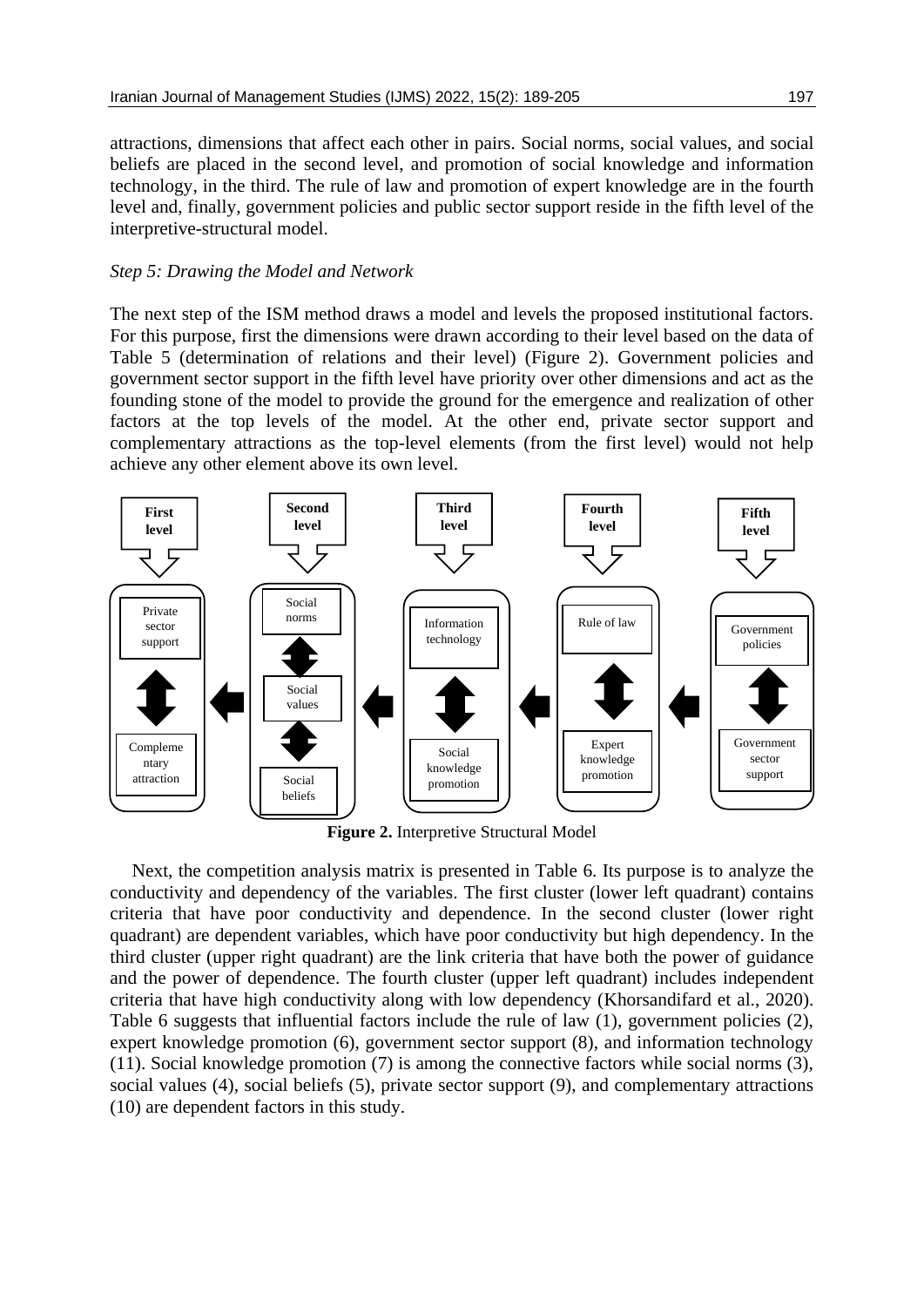

#### **Table 6.** Final Influence-Dependence Matrix

 *Final Influence-Dependence Matrix*

#### **6. Discussion**

According to the theory of individual-opportunity nexus framework, as important as the individual may be in exploiting entrepreneurial opportunities, context and opportunity also play a role in the creation and quality of entrepreneurial activity. The environment and the set of conditions that facilitate the entrepreneur are important in exploiting entrepreneurial opportunities. According to Table 1, the research findings are in line with Moradi et al. (2017), Sakhdari et al. (2019), Tajeddini and Trueman (2016), Shane and Venkataraman (2000), Kaynak and Kuan (1993), and Rodrik et al. (2004). The key institutional arrangements are the rule of law, government policies, social norms, social values, social beliefs, expert knowledge promotion, social knowledge promotion, government sector support, private sector support, complementary attractions, and information technology. These dimensions can increase the rate of entrepreneurial behavior in sports tourism by enhancing the power and desire of entrepreneurs to take advantage of entrepreneurial opportunities.

Another key result of this research is the graphical model obtained from the ISM, as shown in Figure 2. Relationships between strategies show the effectiveness of the exploitation of entrepreneurial opportunities in sports tourism in Iran. In this field, the role of governments is much more prominent than the role of other factors. One of the important tasks of governments in this regard is to ensure the enactment of laws that reduce severe administrative bureaucracies and make it easier for entrepreneurs to start a business, as well as providing a legal structure for sports tourism businesses. This study's findings are consistent with the results of Rodrik et al.'s (2004) study on the impact of governments on business performance as well as the results of Matos and Hall (2020). In addition, the existence of unstructured businesses that operate without the necessary licenses is a major barrier to the activities of structured businesses in sports tourism. This calls for better supervision of the relevant organizations to enable the sports tourism market to rise above its somewhat chaotic and unstructured state and become legal. In addition, the parallel existence of and lack of coordination between tourism organizations (which focus on tourism) and the Ministry of Sports and Youth (which focuses on sports and the sports business) form a great obstacle for **Entrepreneurs when seeking the permits and licenses and the permit in the permit of the permit and licenses of the permit of the permit and licenses of the permit of the permit of the permit and license of the permitter**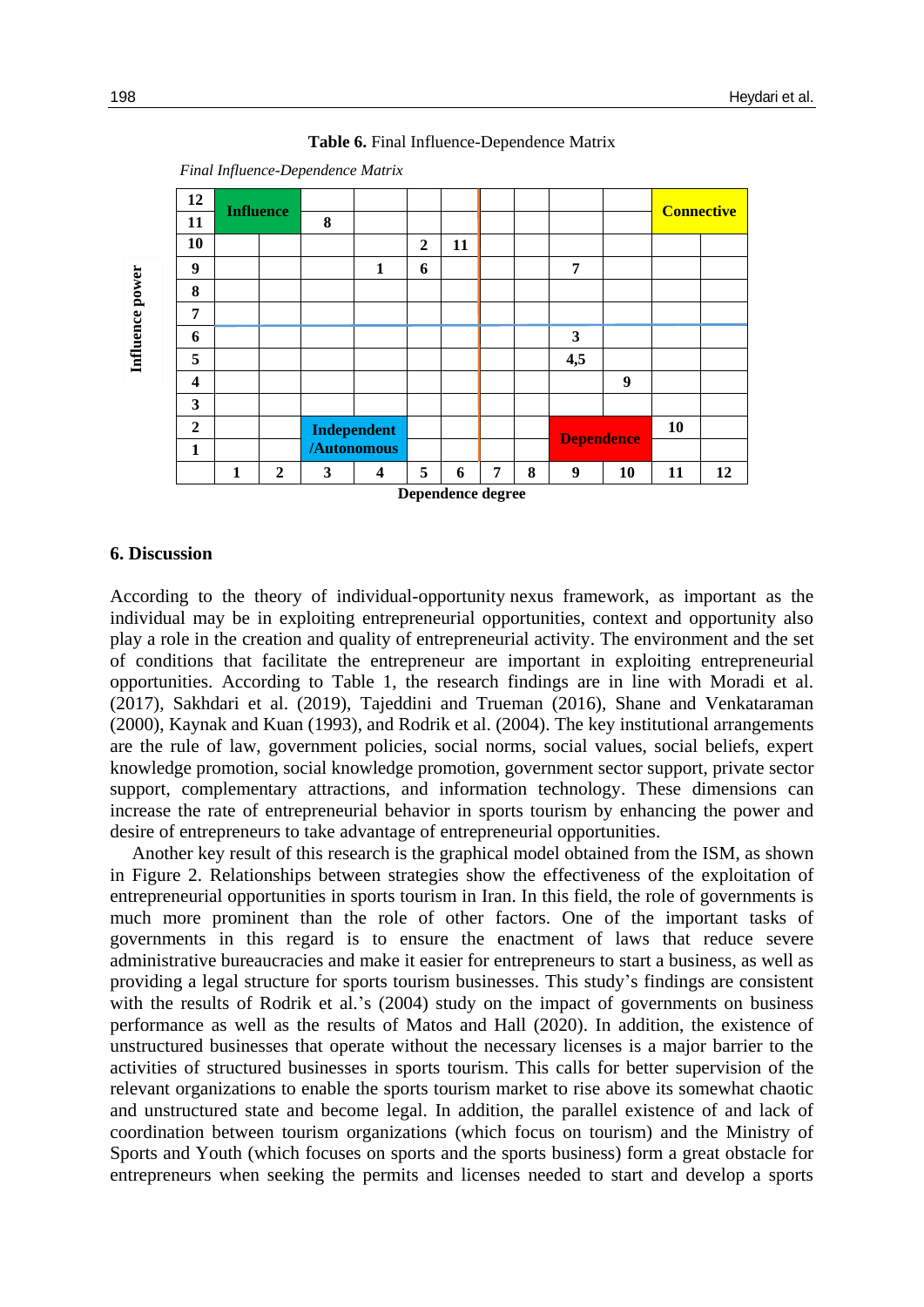tourism business. In some cases, potential entrepreneurs become so discouraged they give up altogether. Nevertheless, we should not ignore government policies in this regard. These initiatives can guarantee the growth of sports tourism in Iran. As mentioned above, security is very important in sports tourism (Perić et al., 2019), and the sports entrepreneur in this field must ensure security for sports tourists. Banks and financial institutions are one of the important levers of governments to support entrepreneurs, and if resources are distributed with proper financial management, this can spur economic growth in the country. In addition, creating the necessary infrastructure to exploit the potential of sports tourism is an important task of the government (Matos & Hall, 2020; Pellegrini et al., 2020; Ratten, 2021). The cooperation of several departments is required to create the tourism conditions needed for the many tourist attractions located in different geographical areas and places.

Based on the results of this research, the factors relating to the rule of law and the expert knowledge promotion were also placed in the fourth level of the model. Within the field of rule of law, some beneficial solutions could include the development of an effective law for the presence of intermediaries and entrepreneurs in cyberspace, the development of specific laws for sports tourism businesses, the development of laws to protect entrepreneurs in this field (i.e., immaterial entrepreneurial support), the creation of a safe and legal environment for the public to enter the sports tourism industry, the harmonization of the laws of the organizations related to sports tourism, and the creation of stability and transparency in the laws. Further, the growth of any industry depends on the overall knowledge in that field and the training of people who can use their expertise to create entrepreneurial contexts in the field. These days, knowledge is an important factor in the global economy and the main asset for the development of innovation in any industry, including sports and tourism (Brandão et al., 2020; Lara-Bocanegra et al., 2020; Pellegrini et al., 2020). Knowledge spillovers within the entrepreneurial ecosystem might also provide benefits to other stakeholders, leading to increased entrepreneurial opportunities (Ratten, 2021). In addition, in a study by Raisi et al. (2020), the transfer of inter-organizational knowledge in the tourism destination was reported as a significant factor in the development of the tourism industry. Sports tourism as a new field needs to train people to develop it, and on the other hand, universities and institutions of higher education can help make it grow by creating new knowledge in this field. Creating a field of sports tourism, compiling books on sports tourism entrepreneurship, and teaching it as a course unit at universities could be one of the solutions to facilitating the exploitation of entrepreneurial opportunities in sports tourism.

Following the results of the study, social knowledge promotion and information technology are placed in the third level of the interpretive structural model. The most effective incentives for sports tourism entrepreneurs in Iran include the promotion of social knowledge by teaching marketing and entrepreneurship techniques to individuals and companies in the field of sports tourism (Lara-Bocanegra et al., 2020), teaching foreign languages to applicants for more effective communication with foreign tourists, fostering the cooperation of science and technology parks to further develop and support new ideas, as well as using the potentials of the media (e.g., television) to broadcast documentaries in the field of sports tourism business and interviews with entrepreneurs from around the world. In addition, the provision of information technology infrastructures such as Internet networks or virtual networks by the government and private organizations related to this field can be useful in providing and gathering information from tourists, relevant staff, geographical environment, and other factors involved (Vrondou, 2020).

Social norms, values, and beliefs are other important institutional factors that are all related to the culture of a country. The research results suggest that these normative dimensions (Scott, 1995; Stenholm et al., 2013) should be placed in the second level of the model. Marujo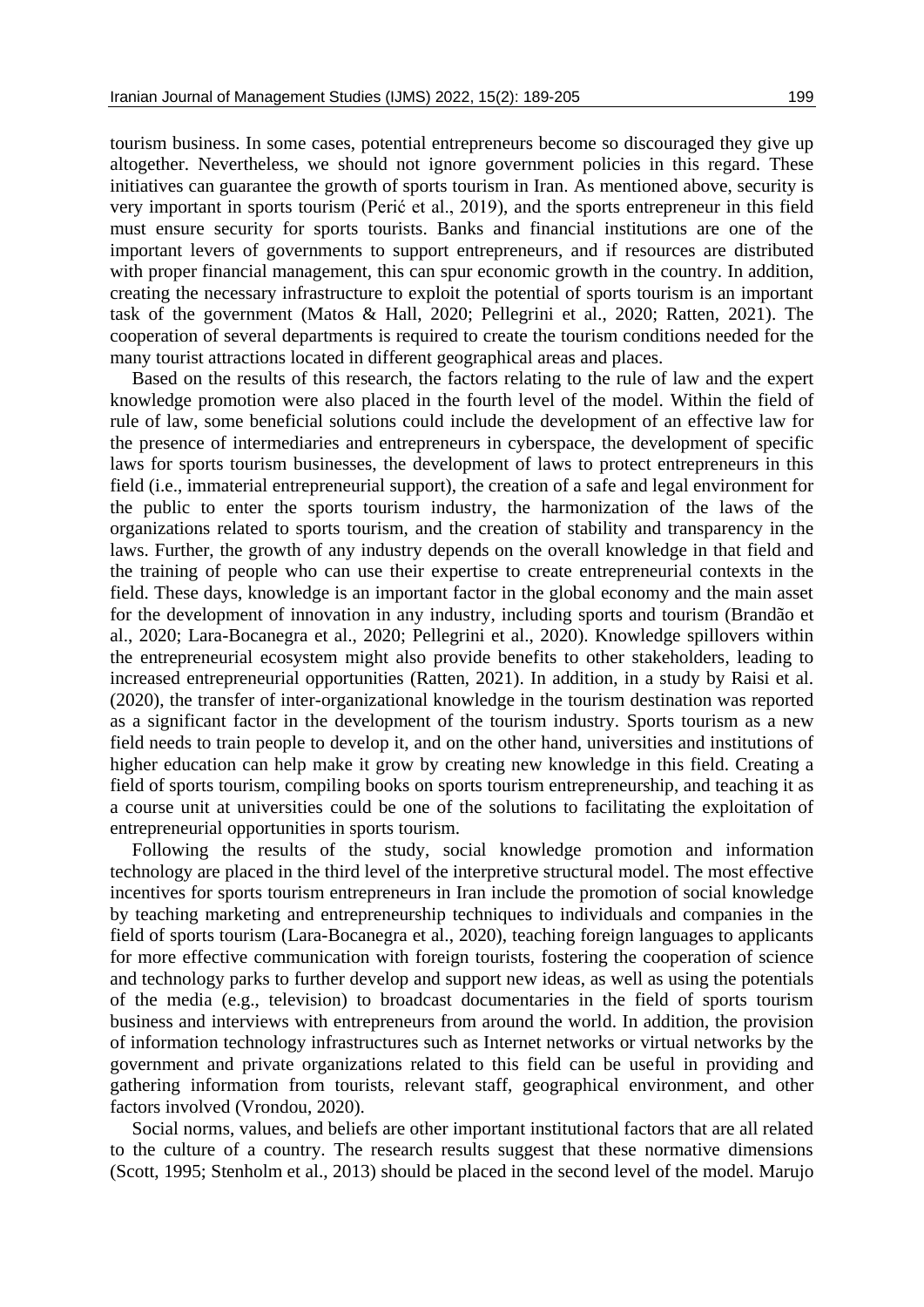et al. (2020) consider cultural tourism as one of the important branches of tourism that is closely related to other areas of tourism. In his study, Nilsson (2019) sees culture as an important factor in the growth of urban tourism through cycling and believes that for the growth of sustainable tourism and the use of tools such as bicycles for urban tourism, a culture of cycling needs to be created among the people. By developing a strategy of health and culture in the sports recreation space, holding annual national and international meetings and conferences, enhancing citizens' awareness of the benefits of sports tourism, increasing the social and cultural capacities of the sports tourism environment and, most importantly, focusing on the level of public welfare of society, municipalities, universities, and other public institutions would be of great help in creating a culture of sports tourism as an important pillar of income generation for Iran. Different sections of society should include sports and physical activity and recreation as one of the significant components of health in the family economic basket and should consider the cost of sports activities as a kind of capital for the future of their children.

Finally, two factors, namely private sector support and complementary attractions that were identified as more-influential factors in this study, were placed in the first level of the research model. In this regard, one of the most important tasks of the government sector would be launching intensive promotional programs and projects and providing financial support to attract more investors. The growth of sports tourism can therefore be considered as an interaction between the government and the private sector. Complementary attractions will also play a decisive role in the growth of sports tourism in Iran, and it is likely that with the growth of this domain, sports tourism could be further developed. According to the needs of sports tourists, complementary attractions should be created in the area of the event (Perić et al., 2019). Hence, for a destination to attract and keep tourists, it must be able to satisfy all their needs. This means that accommodation facilities, food and beverages, entertainment and cultural events, shopping opportunities, parking facilities, etc., need to be planned in the same place as, or in the vicinity of, sports facilities and services.

#### **Concluding Remarks**

The research results suggest that a combination of factors must be involved in the growth of the sports tourism industry in any country, particularly in Iran. Government support, the biggest factor of success, is needed to provide the necessary financial resources, create the necessary infrastructure for sports tourism, including the transportation system, provide education, promote sports tourism, develop foreign policy, etc. On the other hand, a healthy private sector with financial and business potential can be considered as another important power for the development of the sports tourism industry in Iran. In the meantime, people can also have a big impact. By educating their children about entrepreneurship, supporting their children's creative ideas, and supporting the implementation of those ideas, families can promote entrepreneurship and help society in its economic, social, and cultural dimensions by raising creative and entrepreneurial children.

In general, this study provides new theoretical insights into the institutional factors affecting the exploitation of entrepreneurial opportunities in the field of sports tourism. Although this study was conducted in Iran, its results can be used by researchers, managers, and policy makers in other countries as well. Entrepreneurs in the field of sports tourism in different countries, with different institutional backgrounds, need to accurately identify and rethink a range of factors in order to put their creative thoughts and ideas into action and start a new business.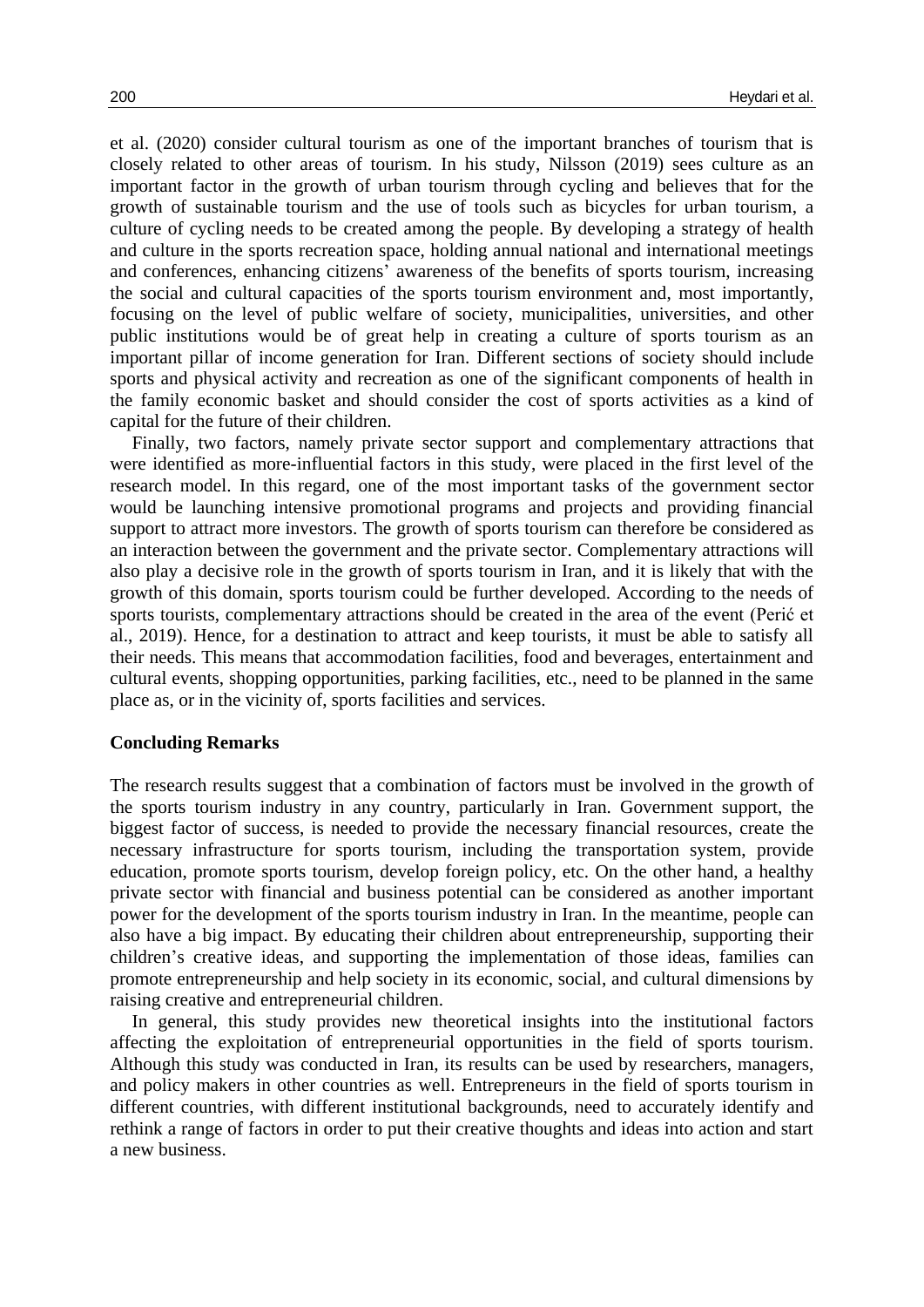## **Research Limitations and Future Research**

One of the limitations of the present study is that its implementation coincided with the outbreak of Coronavirus pandemic, making access to the study subjects much more difficult than usual due to the special safety measures imposed. Accordingly, the interview session times had to be revised to accommodate the COVID-19 context. Sports tourism being an emerging industry in Iran made it somewhat difficult to find researchers who are experts in this field. As this study was exploratory in nature and adopted an applied methodology, crosssectional research projects or the comparison of different institutional contexts to compare these factors is required to increase the generalizability of the results as to whether these institutional factors do in fact increase the rate of entrepreneurial behavior. This could be an interesting direction for future research. It is also suggested that researchers interested in the sports tourism industry should seek to identify other hidden dimensions of the industry and provide solutions to overcome business barriers. Investigating and identifying the factors that affect attracting private sector investment in sports tourism is another challenge that could reveal many other perspectives of the industry. These streams of research would surely provide new perspectives and insights into this issue.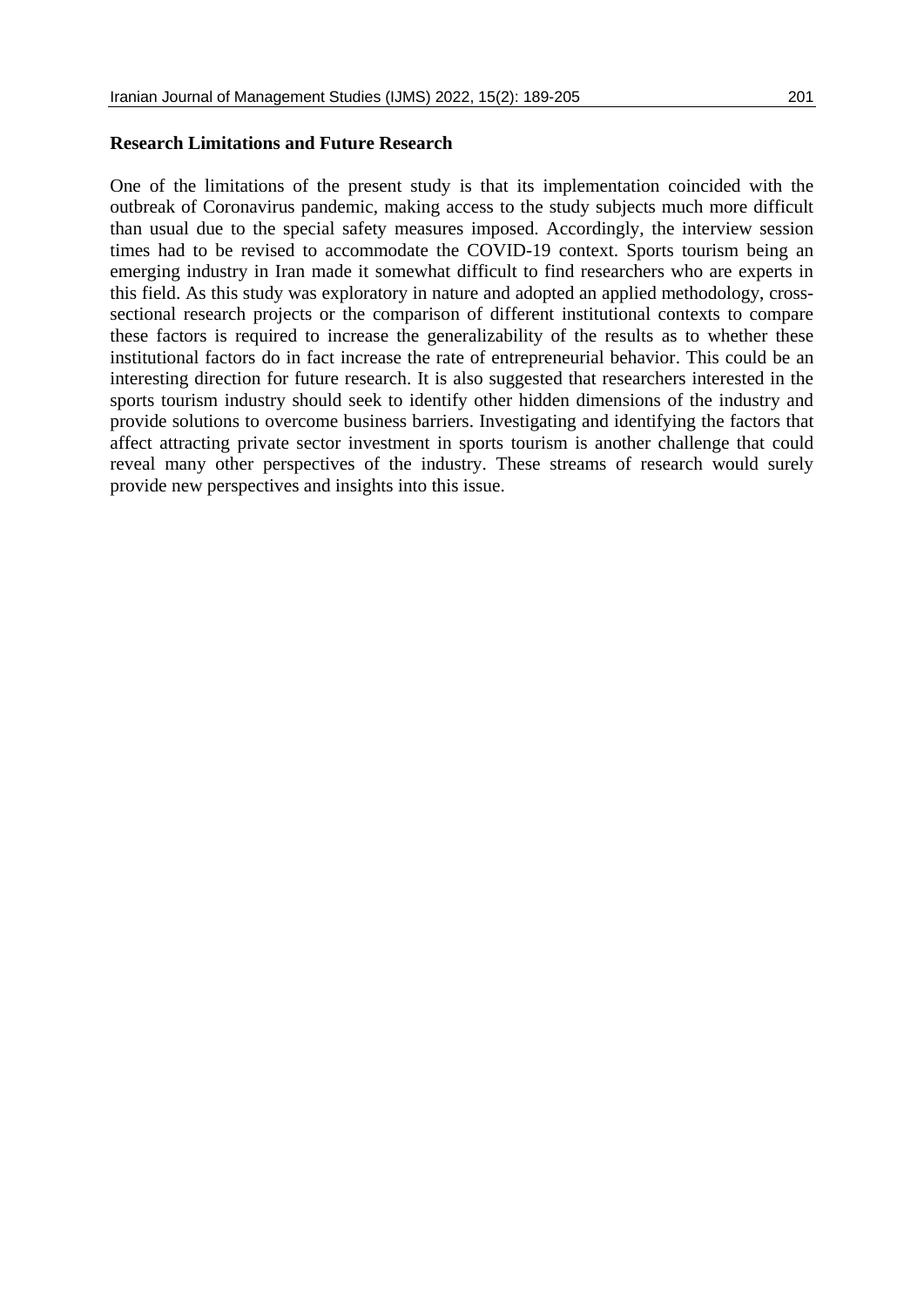## **References**

- Aparicio, S., Urbano, D., & Audretsch, D. (2016). Institutional factors, opportunity entrepreneurship and economic growth: Panel data evidence. *Technological Forecasting and Social Change, 102*, 45-61.
- Audretsch, D. B., Cunningham, J. A., Kuratko, D. F., Lehmann, E. E., & Menter, M. (2019). Entrepreneurial ecosystems: Economic, technological, and societal impacts. *Journal of Technology Transfer, 44*(2), 313–325.
- Bailey, C. A. (2018). *A Guide to qualitative field research*. SAGE Publications.
- Ball, S. (2005). The importance of entrepreneurship to hospitality, leisure, sport and tourism. *Hospitality, Leisure, Sport and Tourism Network, 1*(1), 1-14.
- Brandão, F., Costa, C., Breda, Z., & Costa, R. (2020). Knowledge creation and transfer in tourism innovation networks. In *Advances in Tourism, Technology and Smart Systems* (pp. 275-287). Springer, Singapore.
- Bruton, G. D., Ahlstrom, D., & Li, H.-L. (2010). Institutional theory and entrepreneurship: Where are we now and where do we need to move in the future? *Entrepreneurship Theory and Practice, 34*(3), 421–440.
- Chalip. L., & Fairley, S. (2019). Thinking strategically about sport events. *Journal of Sport & Tourism, 23*(4), 155-158.
- Darabi, M., Keshtidar, M., Alizaiy Yousef Abadi, O., Heydari, R., & Nazari-Torshizi, A. (2020). Scenario planning of the future of sports tourism industry in Mashhad. *Ann Appl Sport Sci., 8*(4) 1-13.
- Darbellay, F., & Stock, M. (2012). Tourism as complex interdisciplinary research object. *Annals of Tourism Research, 39*(1), 441-458.
- Davidsson, P. (2009). *The entrepreneurship research challenge*. Edward Elgar Publishing.
- Dheer, R. J. S. (2017). Cross-national differences in entrepreneurial activity: Role of culture and institutional factors. *Small Business Economics, 48*, 813–842.
- Eckhardt, J. T., & Shane, S. (2010). An update to the individual-opportunity nexus. In *Handbook of entrepreneurship research* (pp. 47-76). Springer, New York, NY.
- Fong, V. H. I., Wong, I. K. A., & Hong, J. F. L. (2018). Developing institutional logics in the tourism industry through coopetition. *Tourism Management, 66*, 244–262.
- Fuentelsaz, L., Maicas, J. P., & Montero, J. (2018). Entrepreneurs and innovation: The contingent role of institutional factors. *International Small Business Journal, 36*(6), 686-711.
- Genc, E., Dayan, M, & Genc, O. F. (2019). The impact of SME internationalization on innovation: The mediating role of market and entrepreneurial orientation. *Industrial Marketing Management, 82*, 253-264.
- Gibson, H. J., Kaplanidou, K., & Kang, S. J. (2012). Small-scale event sport tourism: A case study in sustainable tourism. *Sport Management Review, 15*(2), 160-170.
- González-Serrano, M. H., Añó Sanz, V., & González-García, R. J. (2020). Sustainable sport entrepreneurship and innovation: A bibliometric analysis of this emerging field of research. *Sustainability, 12*, 5209.
- He, J., Nazari, M., Zhang, Y., & Cai, N. (2020). Opportunity-based entrepreneurship and environmental quality of sustainable development: A resource and institutional perspective. *Journal of Cleaner Production, 256*, 120390.
- Heydari, R., Talebpour, M., Nazari Torshizi, A., Shajie, K., & Jaberi, S. (2020). Codification of strategies for competitiveness and sports tourism development in cities by using of Meta SWOT technique (Case study: Mashhad metropolis). *Urban Tourism, 7*(1), 143-159.
- Hua, K. P., Ibrahim, I., & Chiu, L. K. (2013). Sport tourism: Physically-disabled sport tourists' orientation. *Procedia-Social and Behavioral Sciences, 91*, 257-269.
- Hwang, J., & Lee, K. W. (2018). The antecedents and consequences of golf tournament spectators' memorable brand experiences. *Journal of Destination Marketing & Management, 9*, 1-11.
- Karami, M., & Tang, J. (2019). Entrepreneurial orientation and SME international performance: The mediating role of networking capability and experiential learning. *International Small Business Journal, 37*(2), 105-124.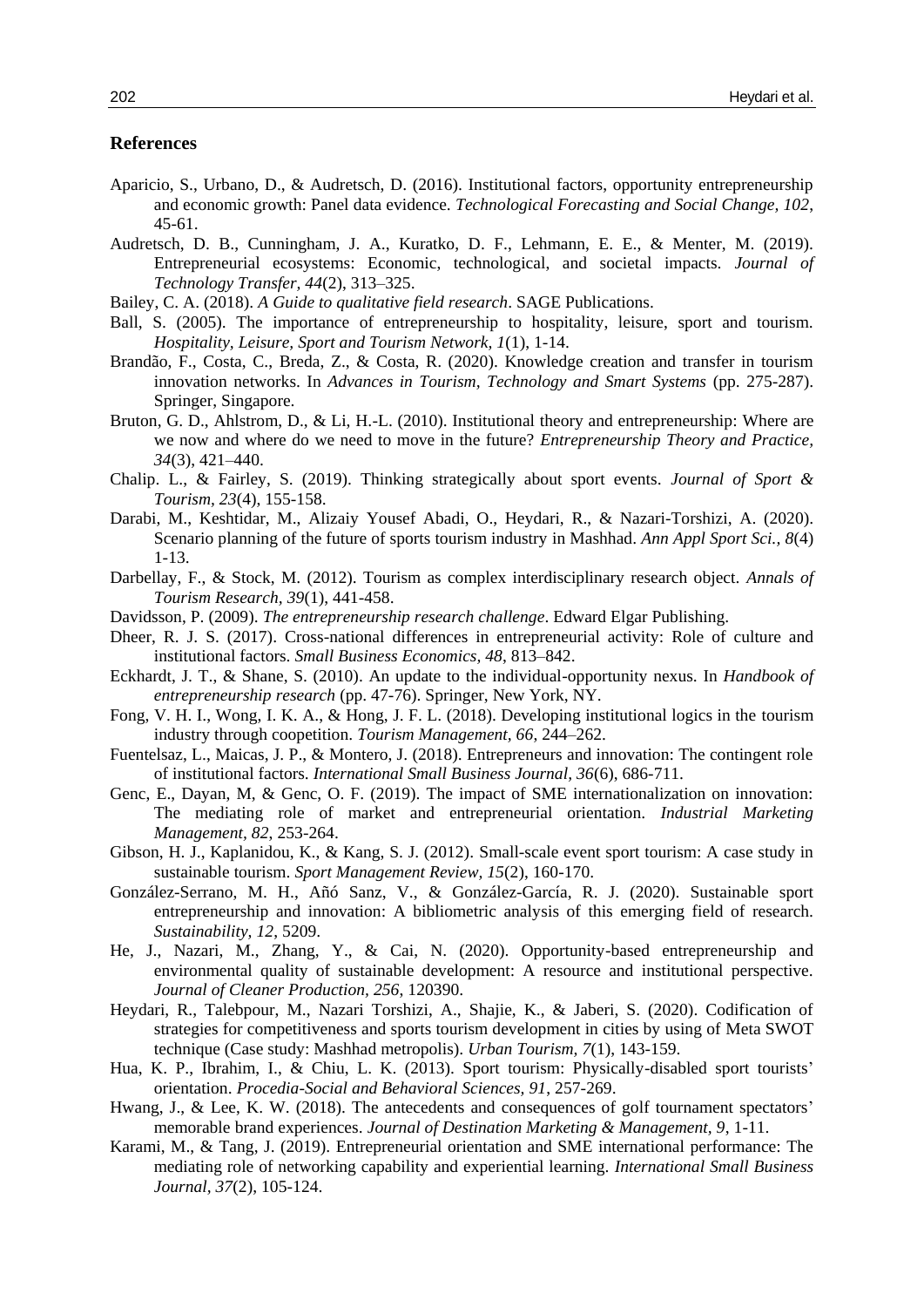- Kaynak, E., & Kuan, W. K. Y. (1993). Environment, strategy, structure, and performance in the context of export activity: An empirical study of Taiwanese manufacturing firms. *Journal of Business Research, 27*(1), 33-49.
- Khorsandifard, M., Peymanizad, H., Esmailzadeh Ghandehari, M R., & Kashtidar M. (2020). Designing a model of turbulent management of effective marketing on the development environment of Iranian championship sports in a structural-interpretive way. *Sports Management Studies (Sports Science Research), 11*(56), 1841-204.
- Lamont, M. (2014). Authentication in sports tourism. A*nnals of Tourism Research, 45*, 1-17.
- Lara-Bocanegra, A., Bohórquez, M. R., Grimaldi-Puyana, M., Gálvez-Ruiz, P., & García-Fernández, J. (2020). Effects of an entrepreneurship sport workshop on perceived feasibility, perceived desiderability and entrepreneurial intentions: a pilot study in sports science students. *Sport in Society*, 1-17.
- Madhoshi, M., & Haditabar, J. (2018). Developing a local model of organizationalagility in knowledge-based firms: Applying the interpretive structural modeling approach. T*he Journal of Productivity Management. 12*(44), 7-34.
- Mandal, A., & Deshmukh, S. (1994). Vendor selection using interpretive structural modeling (ISM). *International Journal of Operations and Production Management, 14*(6), 52-59.
- Marujo, N., do Rosário Borges, M., & Serra, J. (2020). Tourism, culture and creativity: the case of the CREATOUR project in the Alentejo/Portugal region. In *Advances in Tourism, Technology and Smart Systems* (pp. 691-704). Springer, Singapore.
- Matos, S., & Hall, J. (2020). An exploratory study of entrepreneurs in impoverished communities: When institutional factors and individual characteristics result in non-productive entrepreneurship. *Entrepreneurship & Regional Development, 32*(1-2), 134-155.
- Moradi, M., Sakhdari, K., & Saniei, S. (2017). The impact of institutional factors on the rate of international entrepreneurship in developing countries. *Journal of Entrepreneurship Development, 10*(2), 339-358.
- Nilsson, J. H. (2019). Urban bicycle tourism: Path dependencies and innovation in Greater Copenhagen. *Journal of Sustainable Tourism, 27*(11), 1648-1662.
- North, D. C. (2005). Understanding the process of economic change. *Princeton University Press.*
- Nyame-Asiamah, F., Amoako, I. O., Amankwah-Amoah, J., & Debrah, Y. A. (2020). Diaspora entrepreneurs' push and pull institutional factors for investing in Africa: Insights from African returnees from the United Kingdom. *Technological Forecasting and Social Change, 152*, 119876.
- Omholt, T. (2017). A structural-interpretive approach to organization design (WITHDRAWN). *Academy of Management Annual Meeting Proceedings*, 2017(1). https://doi.org/10.5465/AMBPP.2017.16434abstract
- Pellegrini, M. M., Rialti, R., Marzi, G., & Caputo, A. (2020). Sport entrepreneurship: A synthesis of existing literature and future perspectives. *International Entrepreneurship and Management Journal, 16*, 795–826.
- Peng, M. W. (2013). *Global strategy*. Cengage Learning.
- Peng, M. W., Sun, S. L., Pinkham, B., & Chen, H. (2009). The institution-based view as a third leg for a strategy tripod. *Academy of Management Perspectives, 23*(3), 63-81.
- Pereira, E., Mascarenhas, M., & Pires, G. (2014). Sport events' potentiation process at Portimão tourism resort. Sport Tourism Conference: New Challenges in a Globalized World, 95 -104
- Perera, L. D. H., & Lee, G. H. (2013). Have economic growth and institutional quality contributed to poverty and inequality reduction in Asia? *Journal of Asian Economics, 27*, 71-86.
- Perić, M., Vitezić, V., & Badurina, J. Đ. (2019). Business models for active outdoor sport event tourism experiences. *Tourism Management Perspectives, 32*, 100561.
- Pratt, S., & Tolkach, D. (2018). The politics of tourism statistics. *International Journal of Tourism Research, 20*(3), 299-307.
- Raisi, H., Baggio, R., Barratt-Pugh, L., & Willson, G. (2020). A network perspective of knowledge transfer in tourism. *Annals of Tourism Research, 80*, 102817.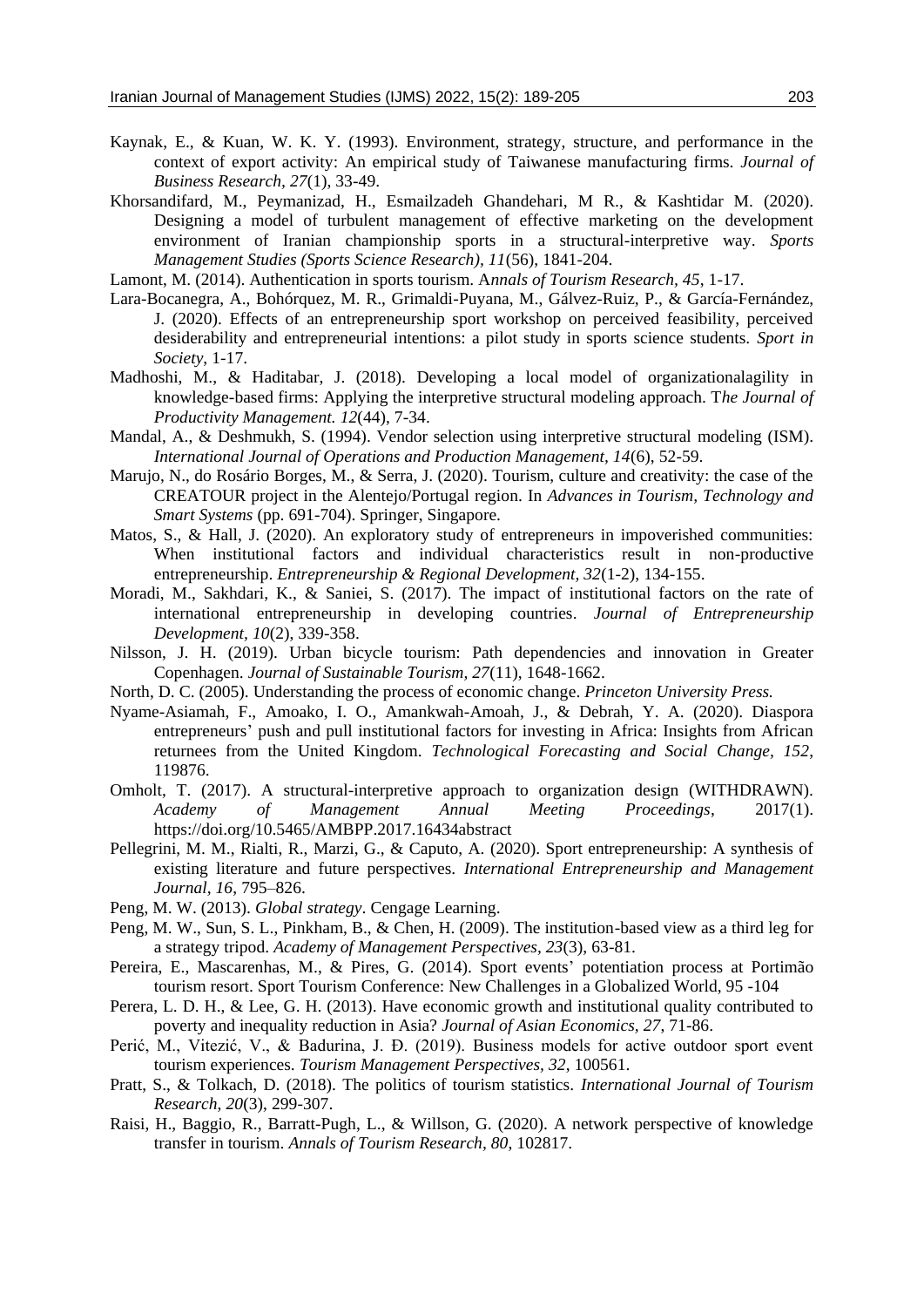- Ramkissoon, H., Uysal, M., & Brown, K. (2011). Relationship between destination image and behavioral intentions of tourists to consume cultural attractions. *Journal of Hospitality Marketing & Management, 20*(5), 575-595.
- Ramzaninejad, R., Boroumand, M. R., & Ahmadi, F. (2020). Content analysis of research articles in sport tourism of Iran. *Annals of Applied Sport Science, 8*(1), 1-18.
- Ratten, V. (2018). The future for sport entrepreneurship. In … (Eds.), *Sport entrepreneurship* (pp. 139-149). Springer.
- Ratten, V. (2021). Sport entrepreneurial ecosystems and knowledge spillovers. *Knowledge Management Research & Practice, 19*(1), 43-52.
- Ratten, V., & Jones, P. (2020). New challenges in sport entrepreneurship for value creation. *International Entrepreneurship and Management Journal, 16*, 961–980.
- Ratten, V., & Tajeddini, K. (2019). Entrepreneurship and sport business research: Synthesis and lessons: Introduction to the special journal issue. *International Journal of Sport Management and Marketing, 19*(1/2), 1-7.
- Forradellas, R. R., Alonso, S. N., Vázquez, J. J., Fernández, M. Á. E., & Miró, N. V. (2021). Entrepreneurship, Sport, Sustainability and Integration: A Business Model in the Low-Season Tourism Sector. *Social Sciences*, *10*(4), 1-29.
- Rodrik, D., Subramanian, A., & Trebbi, F. (2004). Institution's rule: The primacy of institutions over geography and integration in economic development. *Journal of Economic Growth, 9*(2), 131- 165.
- Sage, A. (1977). *Interpretive structural modeling: Methodology for large-scale systems*. McGraw-Hill.
- Sakhdari, K., Seyyed, A. N., Rajaian, A., & Sakhdari, J. (2019). Identifying institutional factors influencing the exploitation of entrepreneurial opportunities in health-tourism in Iran: A qualitative study of Tehran province. *Journal of Social Studies tourism, 7*(1), 81-100.
- Sant, S-L., Misener, L., & Mason, D. S. (2019). Leveraging sport events for tourism gain in host cities: A regime perspective. *Journal of Sport & Tourism, 23*(4), 203-223.
- Scott, W. R. (1995). Institutions and organizations. Foundations for organizational science. *London: A Sage Publication Series*.
- Shane, S., & Venkataraman, S. (2000). The promise of entrepreneurship as a field of research. *Academy of Management Review, 25*(1), 217-226.
- Shane, S. (2012). *Reflections on the 2010 AMR decade award: Delivering on the promise of entrepreneurship as a field of research.* Academy of Management Review, 2012. **37**(1),10-20.
- Singh, M. D., & Kant, R. (2008). Knowledge management barriers: An interpretive structural modeling approach. *International Journal of Management Science and Engineering Management, 3*(2), 141-150.
- Sobel, R. S. (2008). Testing Baumol: Institutional quality and the productivity of entrepreneurship. *Journal of Business Venturing, 23*(6), 641-655.
- Stoica, O., Roman, A., & Rusu, V. D. (2020). The nexus between entrepreneurship and economic growth: A comparative analysis on groups of countries. *Sustainability, 12*, 1-19.
- Stenholm, P., Acs, Z. J., & Wuebker, R. (2013). Exploring country-level institutional arrangements on the rate and type of entrepreneurial activity. Journal of Business Venturing, 28(1), 176-193.
- Tajeddini, K., & Trueman, M. (2016). Environment-strategy and alignment in a restricted, transitional economy: Empirical research on its application to Iranian state-owned enterprises. *Long Range Planning*, *49*(5), 570-583.
- Tayebi Sani, S. M., Bahmanpour, H., Mirkazemi, S. H., & Rohany, A. (2018). Shahrood sport tourism planning using SWOT technique with emphasis on natural attractions. *Journal of Tourism Hospitality Research, 5*(4), 65-82.
- World Tourism Organization. (2018). *UNWTO Tourism Highlights (2018 ed.).* UNWTO. DOI: https://doi.org/10.18111/9789284419876.
- World Tourism Organization. (2016). *UNWTO Tourism Highlights (2016 ed.).* UNWTO. https://doi.org/10.18111/9789284419876